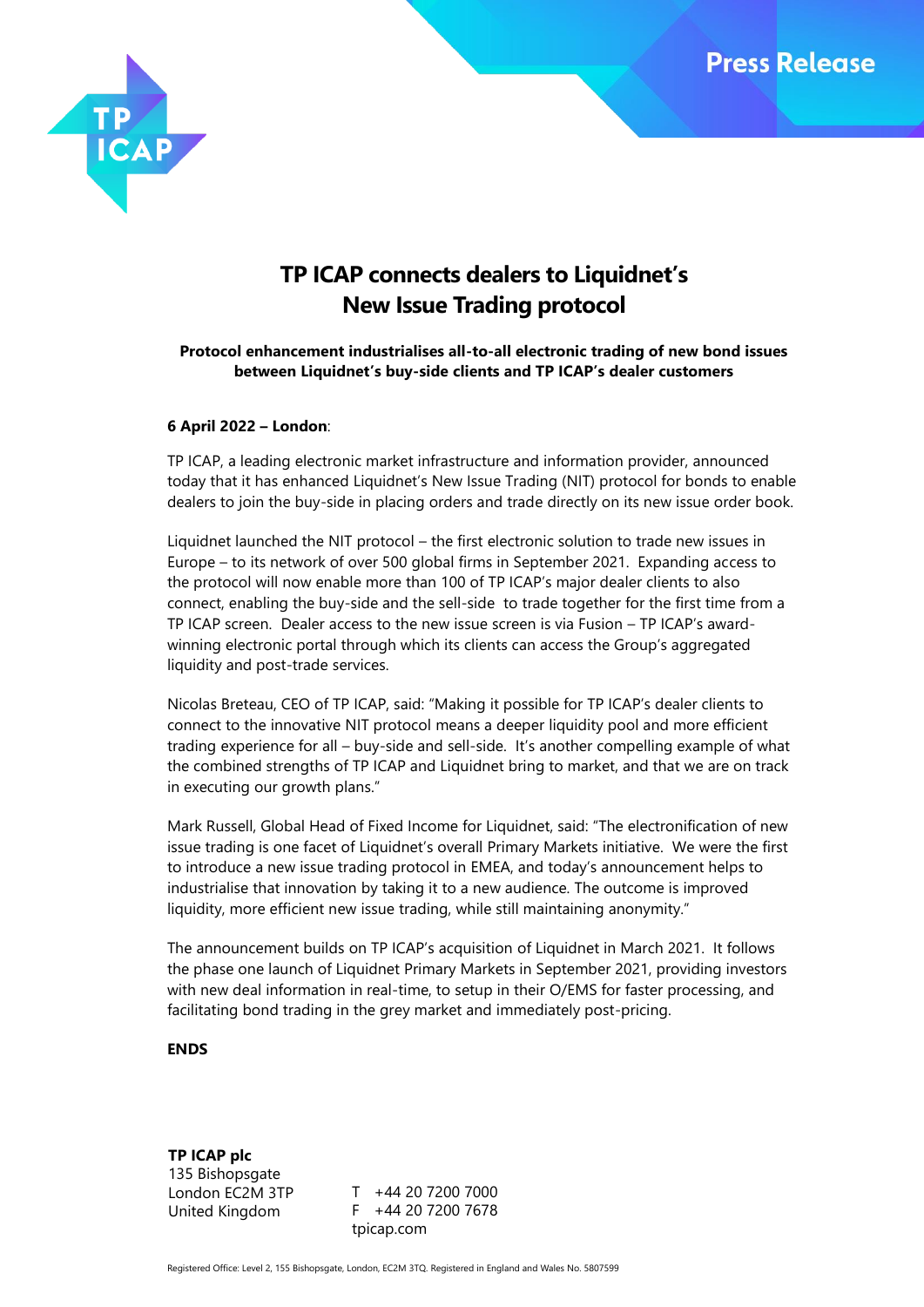### **About TP ICAP Group plc**

TP ICAP Group plc is a leading electronic market infrastructure and information provider. The Group operates a portfolio of separate and competing brands to deliver intermediary services, contextual insights and intelligence, trade execution, pre- and post-trade services, and data-led solutions. We are formed of four business divisions:

- *Global Broking*: the largest inter-dealer broker in the world operating primarily under the *ICAP and Tullett Prebon* brands servicing clients in Rates, FX, Credit and Equities. We match buyers and sellers, facilitate price discovery, liquidity, execution and risk management*.*
- *Energy & Commodities*: the world's leading OTC energy and commodities broker operating under the *ICAP*, *PVM* and *Tullett Prebon* brands. Active in all major commodities markets including oil, gas, power, renewables, ferrous metals, base metals, precious metals and soft commodities.
- *Agency Execution*: serving the buy side operating under the *Liquidnet* and *COEX Partners* brands. We provide trading services for a broad range of asset classes, serving a sophisticated client base of asset managers, asset owners and hedge funds.
- *Parameta Solutions*: the largest OTC market data provider in the world, offering unbiased data-led products and solutions that facilitate trading, enhance transparency, manage risk, and improve operational efficiency. [www.tpicap.com](http://www.tpicap.com/)

#### **About Liquidnet**

Liquidnet is a leading electronic trading network that intelligently connects the world's investors to the world's investments. Since our founding in 1999, our network has grown to include more than 1,000 institutional investors that collectively manage \$33 trillion in equity and fixed income assets. Our network spans 46 markets across six continents and seamlessly connects institutional brokers, investment banks, exchanges, alternative trading venues, and a growing list of data and research providers. We built Liquidnet to make global capital markets more efficient, and continue to do so by adding additional participants, enabling trusted access to trading and investment opportunities, and delivering the actionable intelligence and insight that our customers need. Liquidnet Holdings, Inc. and its subsidiaries are part of TP ICAP Group plc. For more information, visi[t www.liquidnet.com](http://www.liquidnet.com/) and follow us on Twitter @Liquidnet.

**TP ICAP plc** Level 2 155 Bishopsgate London EC2M 3TQ United Kingdom

T +44 20 7200 7000 F +44 20 7200 7678 tpicap.com